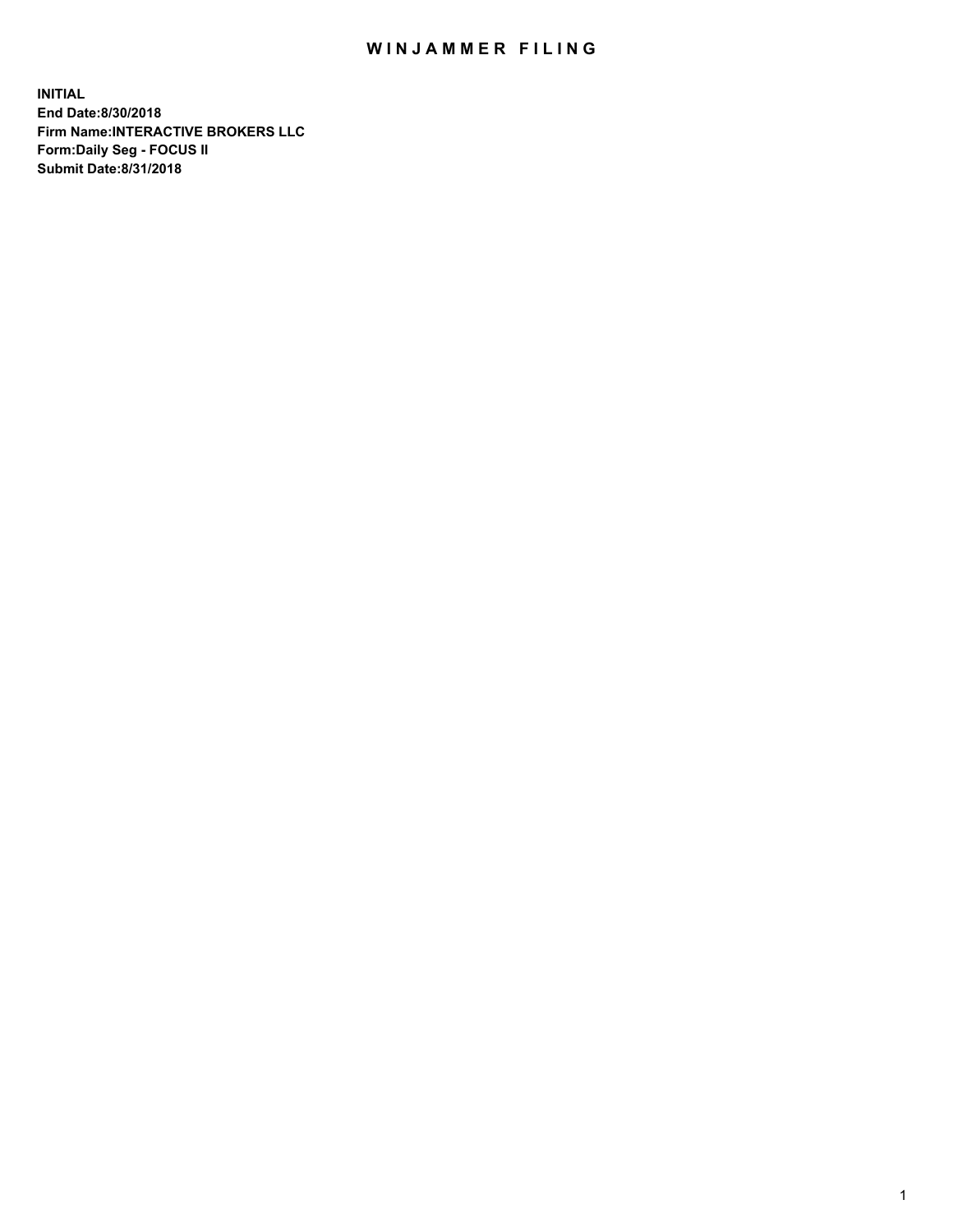**INITIAL End Date:8/30/2018 Firm Name:INTERACTIVE BROKERS LLC Form:Daily Seg - FOCUS II Submit Date:8/31/2018 Daily Segregation - Cover Page**

| Name of Company                                                                                                                                                                                                                                                                                                                | <b>INTERACTIVE BROKERS LLC</b>                                                                  |
|--------------------------------------------------------------------------------------------------------------------------------------------------------------------------------------------------------------------------------------------------------------------------------------------------------------------------------|-------------------------------------------------------------------------------------------------|
| <b>Contact Name</b>                                                                                                                                                                                                                                                                                                            | James Menicucci                                                                                 |
| <b>Contact Phone Number</b>                                                                                                                                                                                                                                                                                                    | 203-618-8085                                                                                    |
| <b>Contact Email Address</b>                                                                                                                                                                                                                                                                                                   | jmenicucci@interactivebrokers.c<br>om                                                           |
| FCM's Customer Segregated Funds Residual Interest Target (choose one):<br>a. Minimum dollar amount: ; or<br>b. Minimum percentage of customer segregated funds required:% ; or<br>c. Dollar amount range between: and; or<br>d. Percentage range of customer segregated funds required between:% and%.                         | $\overline{\mathbf{0}}$<br>$\overline{\mathbf{0}}$<br>155,000,000 245,000,000<br>0 <sub>0</sub> |
| FCM's Customer Secured Amount Funds Residual Interest Target (choose one):<br>a. Minimum dollar amount: ; or<br>b. Minimum percentage of customer secured funds required:% ; or<br>c. Dollar amount range between: and; or<br>d. Percentage range of customer secured funds required between:% and%.                           | $\overline{\mathbf{0}}$<br>0<br>80,000,000 120,000,000<br>0 <sub>0</sub>                        |
| FCM's Cleared Swaps Customer Collateral Residual Interest Target (choose one):<br>a. Minimum dollar amount: ; or<br>b. Minimum percentage of cleared swaps customer collateral required:% ; or<br>c. Dollar amount range between: and; or<br>d. Percentage range of cleared swaps customer collateral required between:% and%. | $\overline{\mathbf{0}}$<br><u>0</u><br>$\underline{0}$ $\underline{0}$<br>00                    |

Attach supporting documents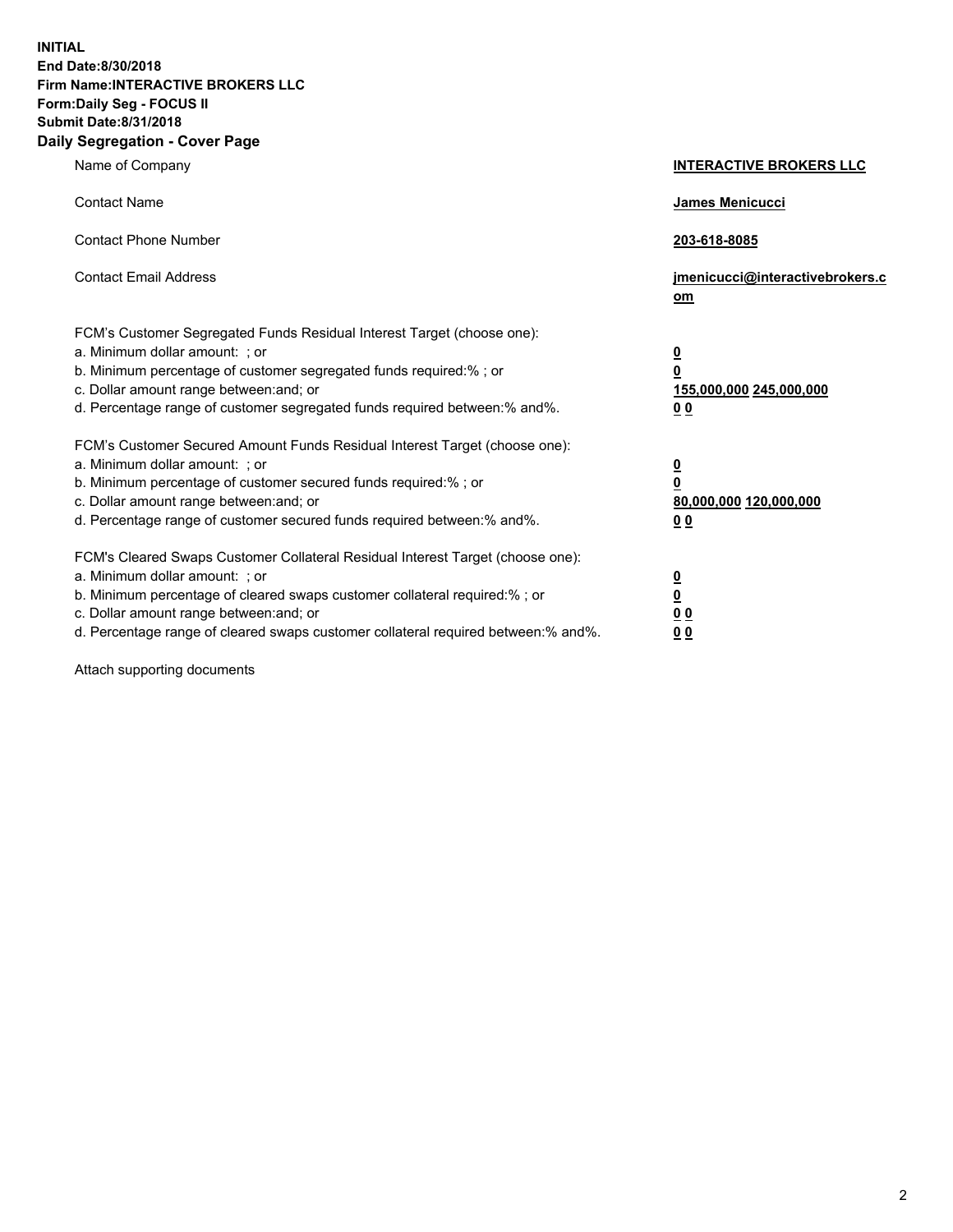## **INITIAL End Date:8/30/2018 Firm Name:INTERACTIVE BROKERS LLC Form:Daily Seg - FOCUS II Submit Date:8/31/2018 Daily Segregation - Secured Amounts**

|     | Dany Ocgregation - oceaned Anioante                                                               |                                  |
|-----|---------------------------------------------------------------------------------------------------|----------------------------------|
|     | Foreign Futures and Foreign Options Secured Amounts                                               |                                  |
|     | Amount required to be set aside pursuant to law, rule or regulation of a foreign                  | $0$ [7305]                       |
|     | government or a rule of a self-regulatory organization authorized thereunder                      |                                  |
| 1.  | Net ledger balance - Foreign Futures and Foreign Option Trading - All Customers                   |                                  |
|     | A. Cash                                                                                           | 457,449,505 [7315]               |
|     | B. Securities (at market)                                                                         | $0$ [7317]                       |
| 2.  | Net unrealized profit (loss) in open futures contracts traded on a foreign board of trade         | 1,819,012 [7325]                 |
| 3.  | Exchange traded options                                                                           |                                  |
|     | a. Market value of open option contracts purchased on a foreign board of trade                    | 347,721 [7335]                   |
|     | b. Market value of open contracts granted (sold) on a foreign board of trade                      | -48,478 [7337]                   |
| 4.  | Net equity (deficit) (add lines 1.2. and 3.)                                                      | 459,567,760 [7345]               |
| 5.  | Account liquidating to a deficit and account with a debit balances - gross amount                 | $6,257$ [7351]                   |
|     | Less: amount offset by customer owned securities                                                  | 0 [7352] 6,257 [7354]            |
| 6.  | Amount required to be set aside as the secured amount - Net Liquidating Equity                    | 459,574,017 [7355]               |
|     | Method (add lines 4 and 5)                                                                        |                                  |
| 7.  | Greater of amount required to be set aside pursuant to foreign jurisdiction (above) or line<br>6. | 459,574,017 [7360]               |
|     | FUNDS DEPOSITED IN SEPARATE REGULATION 30.7 ACCOUNTS                                              |                                  |
| 1.  | Cash in banks                                                                                     |                                  |
|     | A. Banks located in the United States                                                             | 101,240,759 [7500]               |
|     | B. Other banks qualified under Regulation 30.7                                                    | 0 [7520] 101,240,759 [7530]      |
| 2.  | Securities                                                                                        |                                  |
|     | A. In safekeeping with banks located in the United States                                         | 364,125,078 [7540]               |
|     | B. In safekeeping with other banks qualified under Regulation 30.7                                | 0 [7560] 364,125,078 [7570]      |
| 3.  | Equities with registered futures commission merchants                                             |                                  |
|     | A. Cash                                                                                           | $0$ [7580]                       |
|     | <b>B.</b> Securities                                                                              | $0$ [7590]                       |
|     | C. Unrealized gain (loss) on open futures contracts                                               | $0$ [7600]                       |
|     | D. Value of long option contracts                                                                 | $0$ [7610]                       |
|     | E. Value of short option contracts                                                                | 0 [7615] 0 [7620]                |
| 4.  | Amounts held by clearing organizations of foreign boards of trade                                 |                                  |
|     | A. Cash                                                                                           | $0$ [7640]                       |
|     | <b>B.</b> Securities                                                                              | $0$ [7650]                       |
|     | C. Amount due to (from) clearing organization - daily variation                                   | $0$ [7660]                       |
|     | D. Value of long option contracts                                                                 | $0$ [7670]                       |
|     | E. Value of short option contracts                                                                | 0 [7675] 0 [7680]                |
| 5.  | Amounts held by members of foreign boards of trade                                                |                                  |
|     | A. Cash                                                                                           | 108,842,569 [7700]               |
|     | <b>B.</b> Securities                                                                              | $0$ [7710]                       |
|     | C. Unrealized gain (loss) on open futures contracts                                               | 4,951,230 [7720]                 |
|     | D. Value of long option contracts                                                                 | 347,721 [7730]                   |
|     | E. Value of short option contracts                                                                | 48,478 [7735] 114,093,042 [7740] |
| 6.  | Amounts with other depositories designated by a foreign board of trade                            | 0 [7760]                         |
| 7.  | Segregated funds on hand                                                                          | $0$ [7765]                       |
| 8.  | Total funds in separate section 30.7 accounts                                                     | 579,458,879 [7770]               |
| 9.  | Excess (deficiency) Set Aside for Secured Amount (subtract line 7 Secured Statement               | 119,884,862 [7380]               |
|     | Page 1 from Line 8)                                                                               |                                  |
| 10. | Management Target Amount for Excess funds in separate section 30.7 accounts                       | 80,000,000 [7780]                |
| 11. | Excess (deficiency) funds in separate 30.7 accounts over (under) Management Target                | 39,884,862 [7785]                |
|     |                                                                                                   |                                  |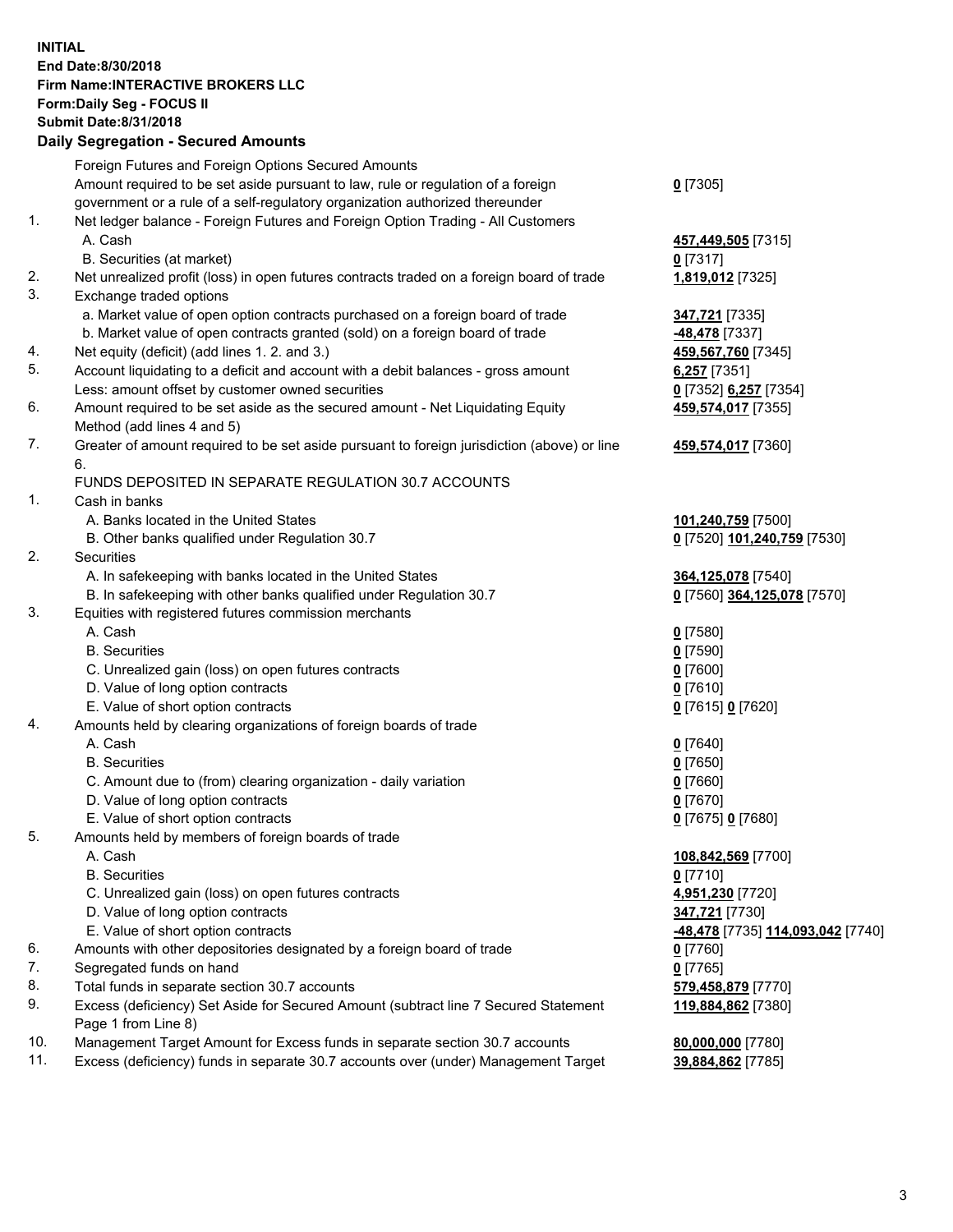**INITIAL End Date:8/30/2018 Firm Name:INTERACTIVE BROKERS LLC Form:Daily Seg - FOCUS II Submit Date:8/31/2018 Daily Segregation - Segregation Statement** SEGREGATION REQUIREMENTS(Section 4d(2) of the CEAct) 1. Net ledger balance A. Cash **4,136,271,830** [7010] B. Securities (at market) **0** [7020] 2. Net unrealized profit (loss) in open futures contracts traded on a contract market **-101,587,944** [7030] 3. Exchange traded options A. Add market value of open option contracts purchased on a contract market **169,513,774** [7032] B. Deduct market value of open option contracts granted (sold) on a contract market **-212,951,359** [7033] 4. Net equity (deficit) (add lines 1, 2 and 3) **3,991,246,301** [7040] 5. Accounts liquidating to a deficit and accounts with debit balances - gross amount **161,965** [7045] Less: amount offset by customer securities **0** [7047] **161,965** [7050] 6. Amount required to be segregated (add lines 4 and 5) **3,991,408,266** [7060] FUNDS IN SEGREGATED ACCOUNTS 7. Deposited in segregated funds bank accounts A. Cash **927,919,502** [7070] B. Securities representing investments of customers' funds (at market) **2,031,333,830** [7080] C. Securities held for particular customers or option customers in lieu of cash (at market) **0** [7090] 8. Margins on deposit with derivatives clearing organizations of contract markets A. Cash **28,996,306** [7100] B. Securities representing investments of customers' funds (at market) **1,251,449,764** [7110] C. Securities held for particular customers or option customers in lieu of cash (at market) **0** [7120] 9. Net settlement from (to) derivatives clearing organizations of contract markets **-646,198** [7130] 10. Exchange traded options A. Value of open long option contracts **169,479,208** [7132] B. Value of open short option contracts **-212,977,399** [7133] 11. Net equities with other FCMs A. Net liquidating equity **0** [7140] B. Securities representing investments of customers' funds (at market) **0** [7160] C. Securities held for particular customers or option customers in lieu of cash (at market) **0** [7170] 12. Segregated funds on hand **0** [7150] 13. Total amount in segregation (add lines 7 through 12) **4,195,555,013** [7180] 14. Excess (deficiency) funds in segregation (subtract line 6 from line 13) **204,146,747** [7190] 15. Management Target Amount for Excess funds in segregation **155,000,000** [7194] **49,146,747** [7198]

16. Excess (deficiency) funds in segregation over (under) Management Target Amount Excess